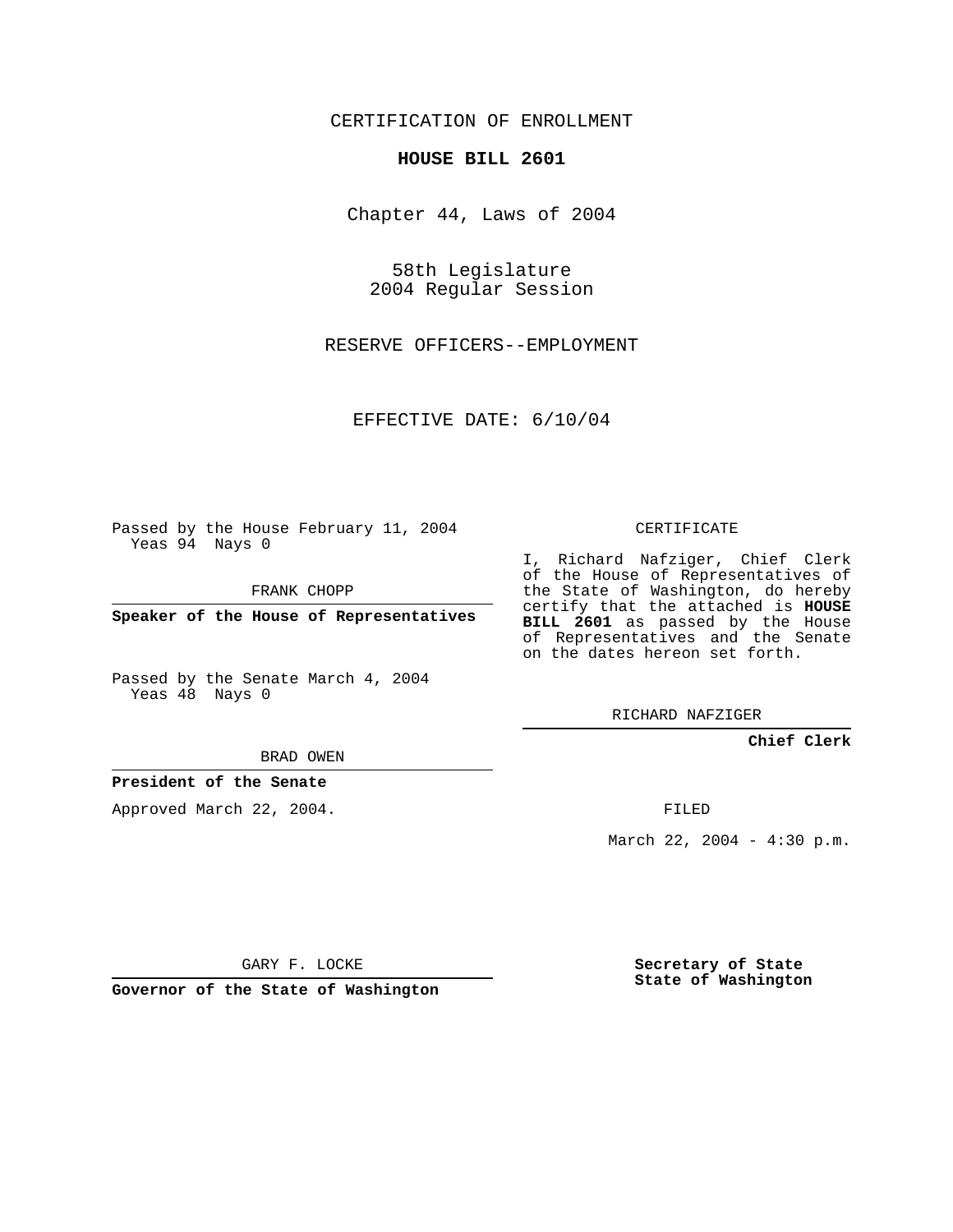# **HOUSE BILL 2601** \_\_\_\_\_\_\_\_\_\_\_\_\_\_\_\_\_\_\_\_\_\_\_\_\_\_\_\_\_\_\_\_\_\_\_\_\_\_\_\_\_\_\_\_\_

\_\_\_\_\_\_\_\_\_\_\_\_\_\_\_\_\_\_\_\_\_\_\_\_\_\_\_\_\_\_\_\_\_\_\_\_\_\_\_\_\_\_\_\_\_

Passed Legislature - 2004 Regular Session

### **State of Washington 58th Legislature 2004 Regular Session**

**By** Representatives Lovick, Carrell, Flannigan, Newhouse, Lantz, Ahern, Morrell, O'Brien, Kirby, Cooper, Moeller, McMahan, Haigh, Campbell, Rockefeller, Conway and Wood

Read first time 01/16/2004. Referred to Committee on Commerce & Labor.

 1 AN ACT Relating to unlawful discharge or discipline of reserve 2 officers; and amending RCW 49.12.460.

3 BE IT ENACTED BY THE LEGISLATURE OF THE STATE OF WASHINGTON:

 4 **Sec. 1.** RCW 49.12.460 and 2003 c 401 s 5 are each amended to read 5 as follows:

 6 (1) An employer may not discharge from employment or discipline a 7 volunteer fire fighter or reserve officer because of leave taken 8 related to an alarm of fire or an emergency call.

9 (2)(a) A volunteer fire fighter or reserve officer who believes he 10 or she was discharged or disciplined in violation of this section may 11 file a complaint alleging the violation with the director. The 12 volunteer fire fighter or reserve officer may allege a violation only 13 by filing such a complaint within ninety days of the alleged violation.

 (b) Upon receipt of the complaint, the director must cause an investigation to be made as the director deems appropriate and must determine whether this section has been violated. Notice of the director's determination must be sent to the complainant and the employer within ninety days of receipt of the complaint.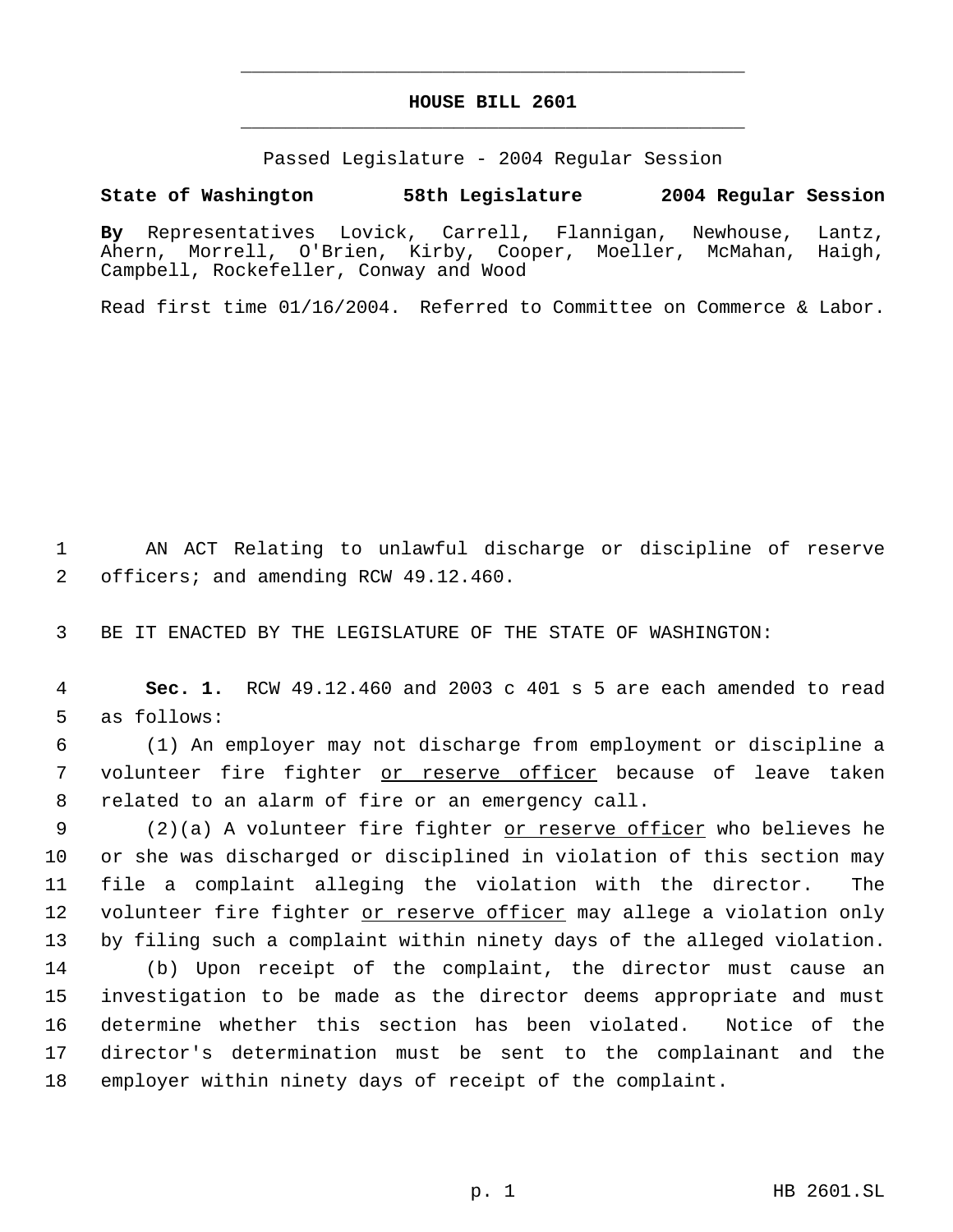(c) If the director determines that this section was violated and the employer fails to reinstate the employee or withdraw the disciplinary action taken against the employee, whichever is applicable, within thirty days of receipt of notice of the director's 5 determination, the volunteer fire fighter or reserve officer may bring an action against the employer alleging a violation of this section and seeking reinstatement or withdrawal of the disciplinary action.

 (d) In any action brought under this section, the superior court shall have jurisdiction, for cause shown, to restrain violations under this section and to order reinstatement of the employee or withdrawal of the disciplinary action.

(3) For the purposes of this section:

 (a) "Alarm of fire or emergency call" means responding to, working at, or returning from a fire alarm or an emergency call, but not participating in training or other nonemergency activities.

 (b) "Employer" means an employer who had twenty or more full-time equivalent employees in the previous year.

 (c) "Reinstatement" means reinstatement with back pay, without loss of seniority or benefits, and with removal of any related adverse material from the employee's personnel file, if a file is maintained by the employer.

 (d) "Withdrawal of disciplinary action" means withdrawal of disciplinary action with back pay, without loss of seniority or benefits, and with removal of any related adverse material from the employee's personnel file, if a file is maintained by the employer.

(e) "Volunteer fire fighter" means a fire fighter who:

(i) Is not paid;

 (ii) Is not already at his or her place of employment when called to serve as a volunteer, unless the employer agrees to provide such an accommodation; and

 (iii) Has been ordered to remain at his or her position by the commanding authority at the scene of the fire.

(f) "Reserve officer" has the meaning provided in RCW 41.24.010.

 (4) The legislature declares that the public policies articulated in this section depend on the procedures established in this section and no civil or criminal action may be maintained relying on the public policies articulated in this section without complying with the procedures set forth in this section, and to that end all civil actions